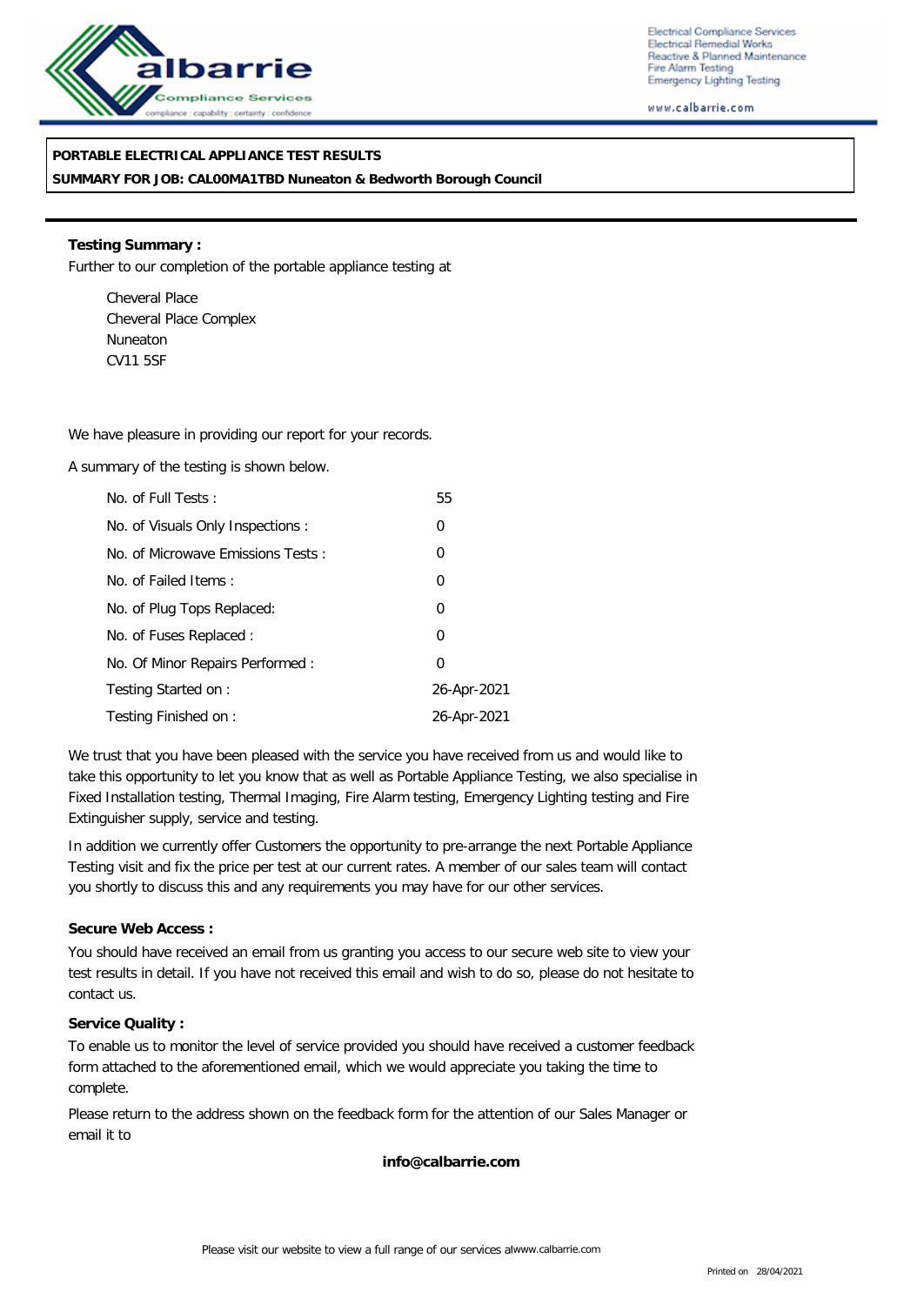

Electrical Compliance Services<br>Electrical Remedial Works<br>Reactive & Planned Maintenance<br>Fire Alarm Testing<br>Emergency Lighting Testing

www.calbarrie.com

# **CUSTOMER ACCEPTANCE**

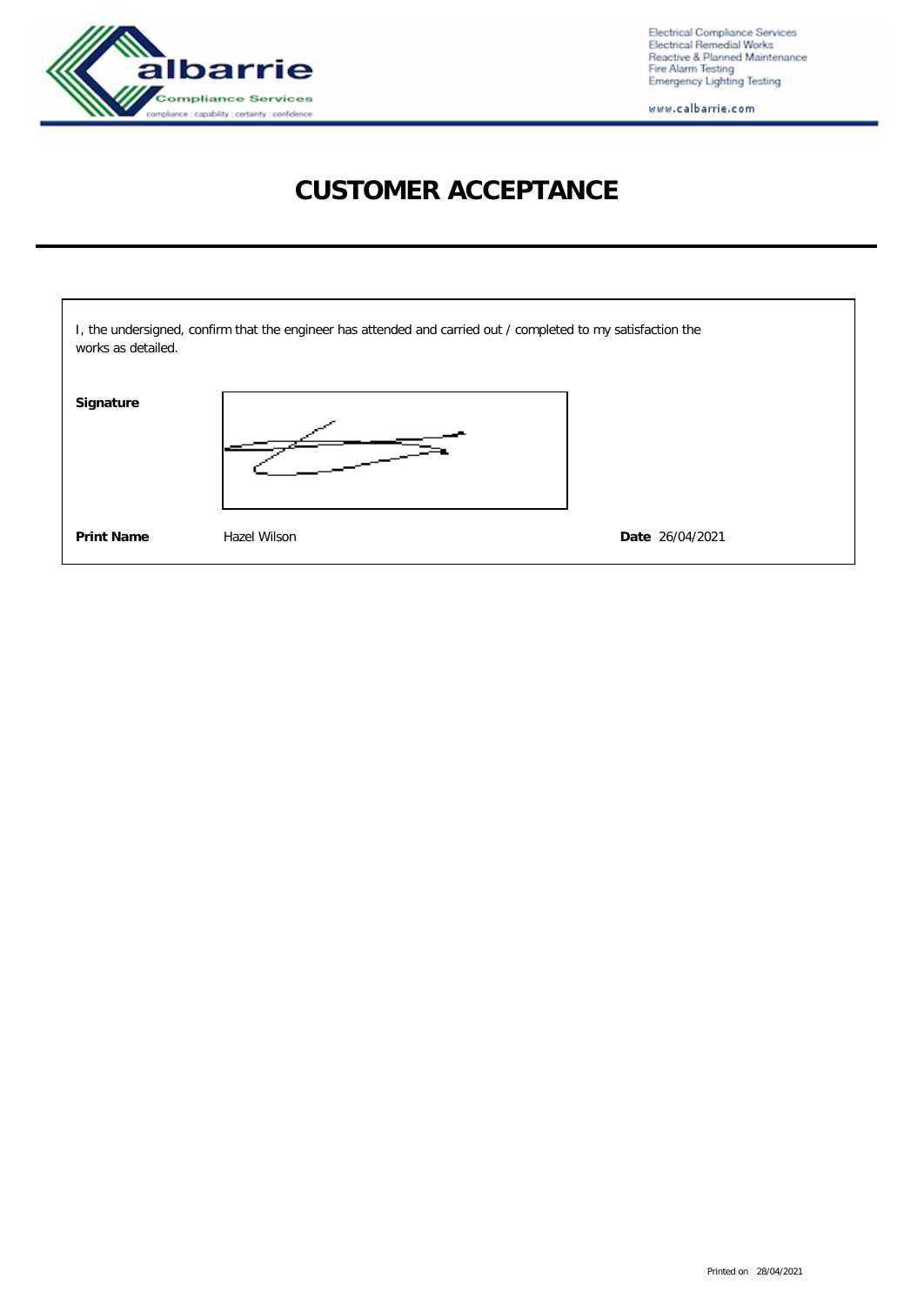

Electrical Compliance Services Electrical Compliance Services<br>Electrical Remedial Works<br>Reactive & Planned Maintenance<br>Fire Alarm Testing<br>Emergency Lighting Testing

www.calbarrie.com

### **PORTABLE ELECTRICAL APPLIANCE TEST RESULTS**

**EQUIPMENT REGISTER FOR JOB: CAL00MA1TBD Nuneaton & Bedworth Borough Council**

| EQUIP NO     | <b>DESCRIPTION</b>    | <b>LOCATION</b>     | <b>FREQ</b>         | LAST        | <b>NEXT</b> | <b>STATUS</b> |
|--------------|-----------------------|---------------------|---------------------|-------------|-------------|---------------|
| 000000066812 | Oven                  | Kitchen - Ground    | $12 \text{ mth(s)}$ | 26-Apr-2021 | 26-Apr-2022 | PASS          |
| 000000066813 | Oven                  | Kitchen - Ground    | 12 $mth(s)$         | 26-Apr-2021 | 26-Apr-2022 | PASS          |
| 000000066814 | <b>IEC</b> Lead       | Kitchen - Ground    | 12 $mth(s)$         | 26-Apr-2021 | 26-Apr-2022 | PASS          |
| 000000066815 | Fly Zapper            | Kitchen - Ground    | $12 \text{ mth(s)}$ | 26-Apr-2021 | 26-Apr-2022 | PASS          |
| 000000066816 | Kettle Base           | Kitchen - Ground    | $12 \text{ mth(s)}$ | 26-Apr-2021 | 26-Apr-2022 | PASS          |
| 000000066817 | Kettle                | Kitchen - Ground    | 12 mth(s)           | 26-Apr-2021 | 26-Apr-2022 | PASS          |
| 000000066818 | Kettle Base           | Kitchen - Ground    | 12 $mth(s)$         | 26-Apr-2021 | 26-Apr-2022 | PASS          |
| 000000066819 | Kettle                | Kitchen - Ground    | $12 \text{ mth(s)}$ | 26-Apr-2021 | 26-Apr-2022 | PASS          |
| 000000066820 | Fridge                | Kitchen - Ground    | $12 \text{ mth(s)}$ | 26-Apr-2021 | 26-Apr-2022 | PASS          |
| 000000066821 | Fridge                | Kitchen - Ground    | 12 $mth(s)$         | 26-Apr-2021 | 26-Apr-2022 | PASS          |
| 000000066822 | Fridge                | Kitchen - Ground    | 12 $mth(s)$         | 26-Apr-2021 | 26-Apr-2022 | PASS          |
| 000000066823 | Microwave             | Kitchen - Ground    | $12 \text{ mth(s)}$ | 26-Apr-2021 | 26-Apr-2022 | PASS          |
| 000000066824 | Toaster               | Kitchen - Ground    | $12 \text{ mth(s)}$ | 26-Apr-2021 | 26-Apr-2022 | PASS          |
| 000000066825 | Fryer                 | Kitchen - Ground    | 12 $mth(s)$         | 26-Apr-2021 | 26-Apr-2022 | PASS          |
| 000000066826 | Kettle Base           | Kitchen - Ground    | 12 $mth(s)$         | 26-Apr-2021 | 26-Apr-2022 | PASS          |
| 000000066827 | Kettle                | Kitchen - Ground    | $12 \text{ mth(s)}$ | 26-Apr-2021 | 26-Apr-2022 | PASS          |
| 000000066828 | Steamer               | Kitchen - Ground    | $12 \text{ mth(s)}$ | 26-Apr-2021 | 26-Apr-2022 | PASS          |
| 000000066829 | Steamer               | Kitchen - Ground    | 12 $mth(s)$         | 26-Apr-2021 | 26-Apr-2022 | PASS          |
| 000000066830 | Vacuum Cleaner        | Quiet Room - Ground | 12 mth(s)           | 26-Apr-2021 | 26-Apr-2022 | PASS          |
| 000000066831 | <b>Extension Lead</b> | Lounge - Ground     | $12 \text{ mth(s)}$ | 26-Apr-2021 | 26-Apr-2022 | PASS          |
| 000000066832 | Hi-Fi                 | Lounge - Ground     | $12 \text{ mth(s)}$ | 26-Apr-2021 | 26-Apr-2022 | PASS          |
| 000000066833 | Class 1 Lead          | Lounge - Ground     | 12 $mth(s)$         | 26-Apr-2021 | 26-Apr-2022 | PASS          |
| 000000066834 | Lamp                  | Lounge - Ground     | 12 $mth(s)$         | 26-Apr-2021 | 26-Apr-2022 | PASS          |
| 000000066835 | Fuseball Table        | Lounge - Ground     | $12 \text{ mth(s)}$ | 26-Apr-2021 | 26-Apr-2022 | PASS          |
| 000000066836 | <b>Extension Lead</b> | Lounge - Ground     | $12 \text{ mth(s)}$ | 26-Apr-2021 | 26-Apr-2022 | PASS          |
| 000000066837 | DVD Player            | Lounge - Ground     | $12 \text{ mth(s)}$ | 26-Apr-2021 | 26-Apr-2022 | PASS          |
| 000000066838 | Television            | Lounge - Ground     | $12 \text{ mth(s)}$ | 26-Apr-2021 | 26-Apr-2022 | PASS          |
| 000000066839 | Class 2 Lead          | Guest Room - 1st    | $12 \text{ mth(s)}$ | 26-Apr-2021 | 26-Apr-2022 | PASS          |
| 000000066840 | Radio                 | Guest Room - 1st    | $12 \text{ mth(s)}$ | 26-Apr-2021 | 26-Apr-2022 | PASS          |
| 000000066841 | Kettle Base           | Guest Room - 1st    | 12 $mth(s)$         | 26-Apr-2021 | 26-Apr-2022 | PASS          |
| 000000066842 | Kettle                | Guest Room - 1st    | 12 mth(s)           | 26-Apr-2021 | 26-Apr-2022 | PASS          |
| 000000066843 | <b>Extension Lead</b> | Guest Room - 1st    | $12 \text{ mth(s)}$ | 26-Apr-2021 | 26-Apr-2022 | PASS          |
| 000000066844 | <b>Extension Lead</b> | Corridor - Ground   | $12 \text{ mth(s)}$ | 26-Apr-2021 | 26-Apr-2022 | PASS          |
| 000000066845 | Fan Heater            | Office - Ground     | 12 mth(s)           | 26-Apr-2021 | 26-Apr-2022 | PASS          |
| 000000066846 | Class 1 Lead          | Office - Ground     | 12 mth(s)           | 26-Apr-2021 | 26-Apr-2022 | PASS          |
| 000000066847 | Alarm System          | Office - Ground     | $12 \text{ mth(s)}$ | 26-Apr-2021 | 26-Apr-2022 | PASS          |
| 000000066848 | Laminator             | Office - Ground     | $12 \text{ mth(s)}$ | 26-Apr-2021 | 26-Apr-2022 | PASS          |
| 000000066849 | Class 2 Lead          | Office - Ground     | 12 mth(s)           | 26-Apr-2021 | 26-Apr-2022 | PASS          |
| 000000066850 | AC Adaptor            | Office - Ground     | 12 mth(s)           | 26-Apr-2021 | 26-Apr-2022 | PASS          |

Please visit our website to view a full range of our services at www.calbarrie.com Printed on 28/04/2021 Page 1